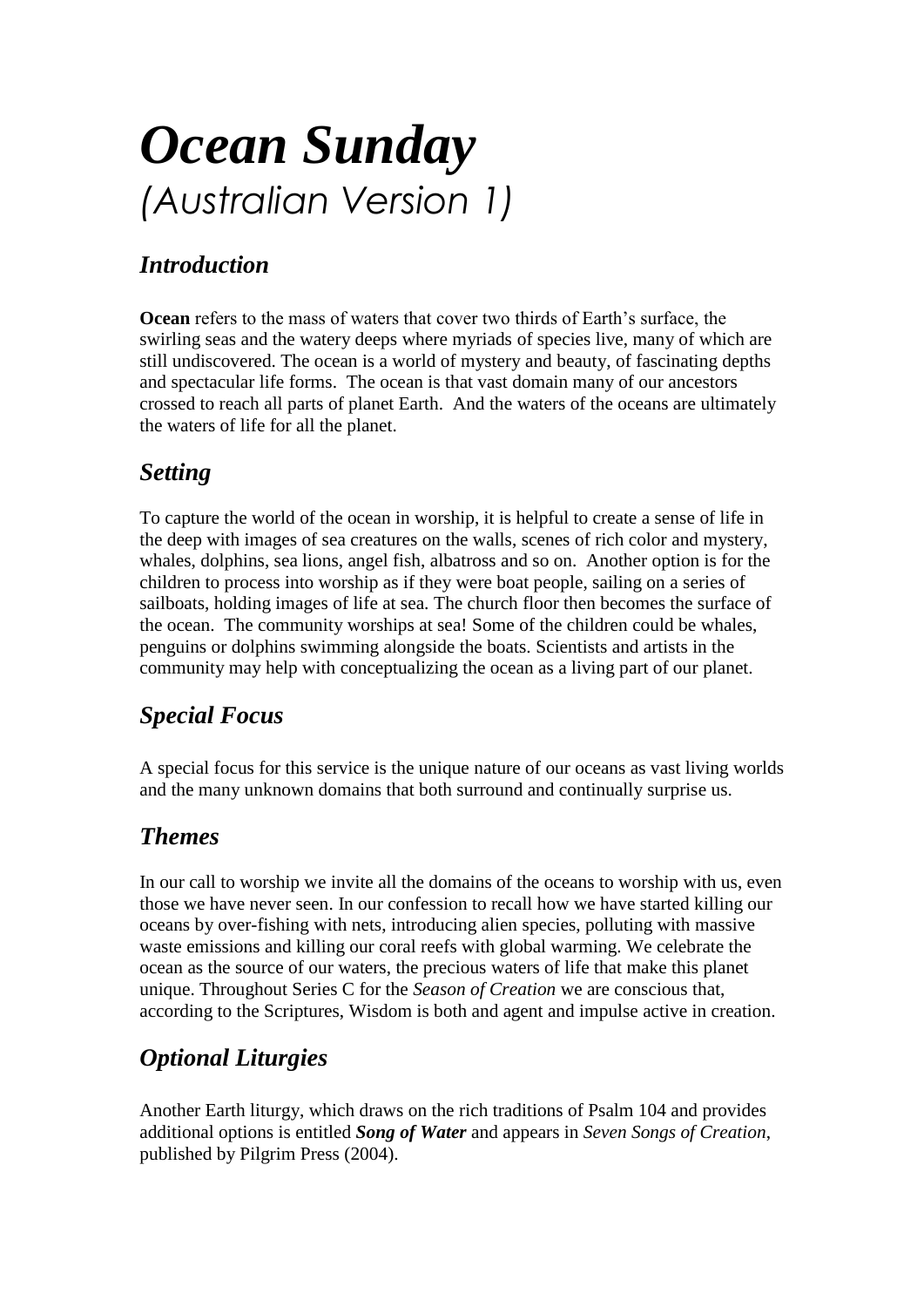#### *Songs*

A special song/hymn appropriate for this Sunday is located in *Habel Hymns Volume One.* The melody is the well-known **Praise, my Soul, the King of Heaven**. The words follow.

# **SONG OF THE WATERS**

- 1. Watch once more the windswept storm clouds; Suddenly the sky has wings! God has come to rain among us, Giving hope to all dry things. Sing a song of splashing waters, Pulsing through the veins of Earth.
- 2. Taste the moisture of the morning, Smoother than the best red wine; Toast the lifeblood of the planet: Here's to God's wild wet design! Sing a song of flowing waters, Pulsing through the veins of Earth.
- 3. View anew the dark blue ocean, Whales cavorting, spraying foam; God at play with deep sea monsters, Feeling very much at home. Sing a song of laughing waters, Pulsing through the veins of Earth.
- 4. Feel the breath of God move softly, Gentle mists that brush the skin; Earth is breathing God's own spirit, Life renewed from deep within. Sing a song of living waters, Pulsing through the veins of Earth.

Words: © Norman Habel 2001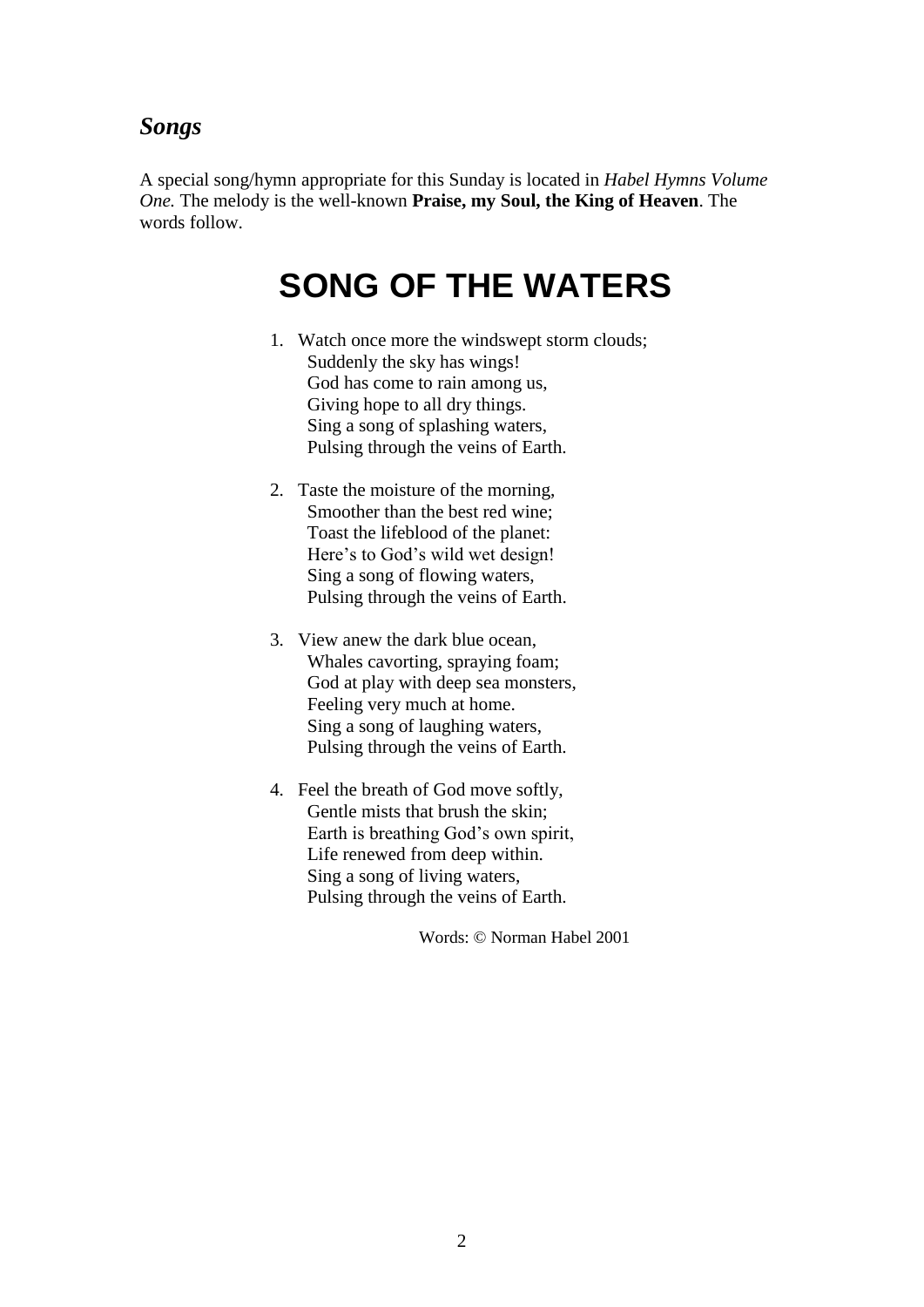# *First Sunday in the Season of Creation (Australian Version 1)*

# *Ocean Sunday*

*We worship with the surging seas*



*"Let the sea roar and all that fills it!" Ps. 96.11*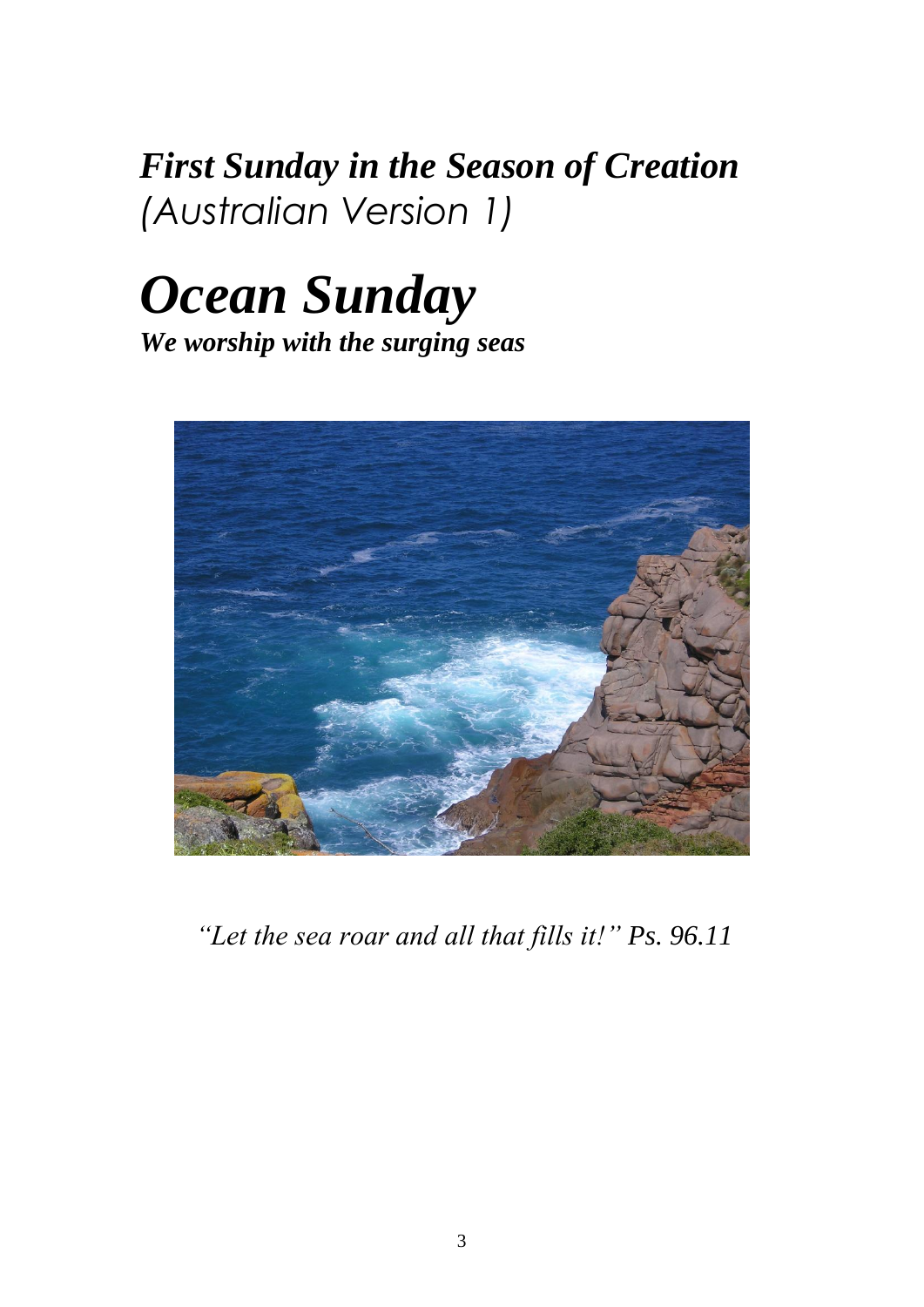# *OCEAN SUNDAY*

#### *Welcome!*

*We worship this Sunday with the oceans of Earth, all designed by the Wisdom of God. We join the Psalmists and call the sea to roar with songs of praise. We sing with the swirling seas and celebrate with the wondrous creatures of the watery deep. With our Creator, we rejoice with whales, dolphins and other 'sea monsters.' With the Spirit we groan with species that are suffering from human acts of pollution.* 

# *Gathering*

| Leader        | In the name of the Spirit of God<br>who hovered over the primal waters.<br>In the name of the Word of God<br>who parted the waters for Earth to appear.<br>In the name of the Wisdom of God,<br>who filled the deeps with amazing designs. Amen |
|---------------|-------------------------------------------------------------------------------------------------------------------------------------------------------------------------------------------------------------------------------------------------|
| <b>People</b> | Holy! Holy! Holy!<br>The oceans are filled with God's presence.                                                                                                                                                                                 |
| L             | Christ, we come to into your presence, today,<br>to worship in this sanctuary called Earth,                                                                                                                                                     |
| P             | Holy! Holy! Holy!<br>Earth is filled with your presence.                                                                                                                                                                                        |

#### *Procession and Song*

*We join in song with the children as they enter the church holding symbols of our oceans—coral, shells and sea-life. They may place these symbols in a circle near the altar or in front of the sanctuary. The children may also enter on an ancient sailing ship, like our ancestors. Some children could be whales, dolphins, seals, penguins and other sea creatures accompanying the ship. We rejoice as our children swim and sail through the ocean and place their symbols in a set location. They may also hold up the symbols while the Call to Worship is shouted from the corners of the church.*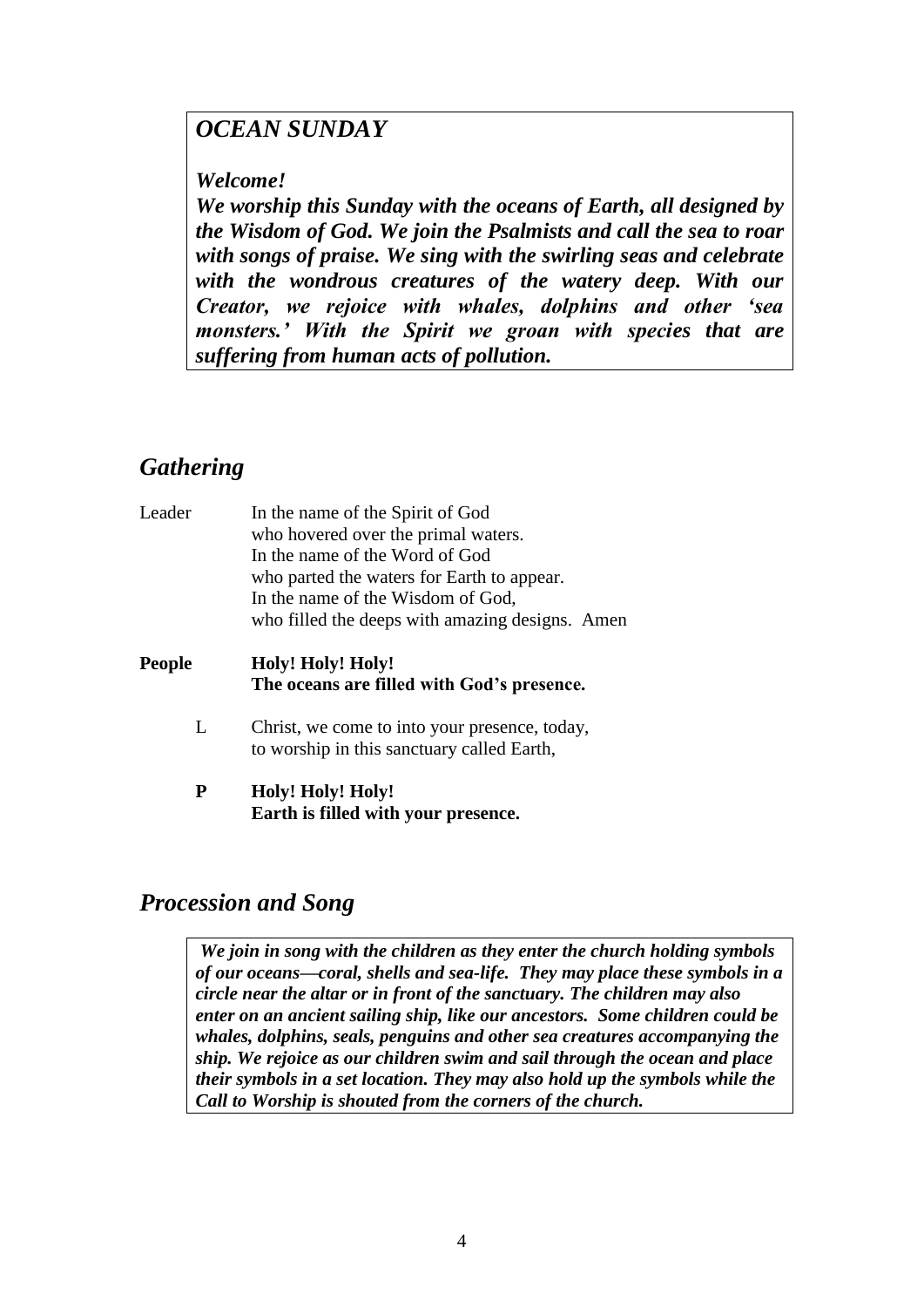# *Call to Worship*

- L1 We invite the oceans to worship with us.
- **P The deep sea currents and coral reefs, the mountain peaks on the ocean floor.**
- L2 We call the surging seas to celebrate with us.
- **P The icebergs that break off from the South Pole, the calm waters that caress the equator.**
- L3 We join all ocean life in songs of praise.
- **P Whales and dolphins dancing on the surface, and choirs of angel fish assembled below.**
- L1 We summon the seashore to magnify the Lord,
- **P The pelican, the stingray, the silver gull, the white caps and waves that splash in praise.**
- L2 Oceans, seas and watery deeps,
- **P Celebrate with all that lives within you, and roar in praise with us today.**
- L3 Roar, ocean, roar!
- **P Roar, roar in praise.**

*We name, silently or aloud, other creatures or parts of the ocean and invite them to join us in praising our Creator.*

- L1 We celebrate the song of the ocean!
- **P Roar, ocean, roar!**

#### *Remembering*

*We pass a bowl of sea salt and invite people to take a pinch and taste it to stir our memories and connect with the ocean.*

- L Take a pinch of sea salt, taste it and share with the person next to you a special memory of times at the seashore or in the ocean that stirred your spirit or sense of wonder.
- L We remember the sea with amazement.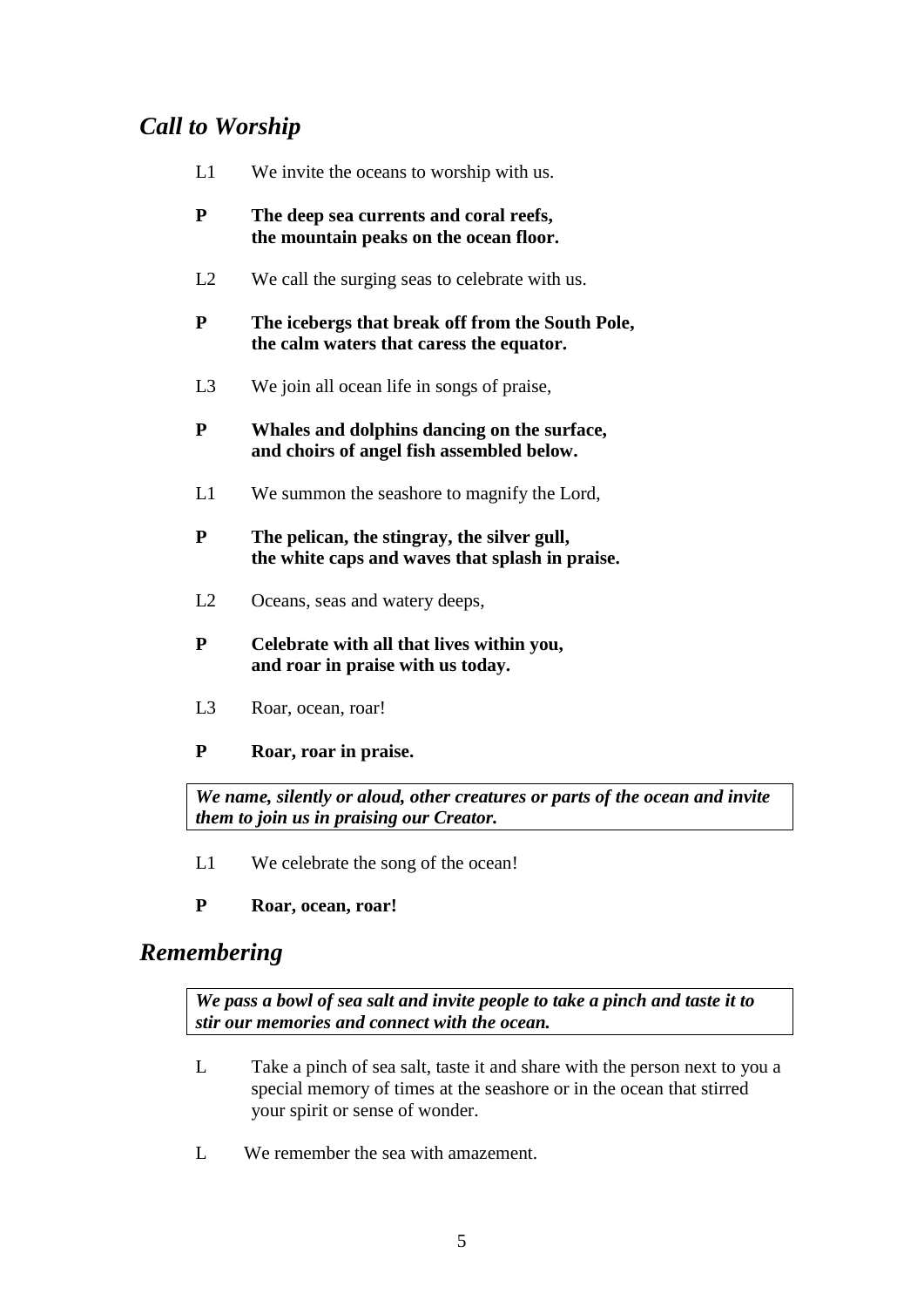- **P We remember the splash of waves on our feet, the sand between our toes and the mystery of an endless horizon stretching out across the ocean.**
- L We remember and rejoice.
- **P Thank you, God, for the oceans, living waters that are part of who we are.**

#### *Confession*

L As I hold this fragrant symbol aloft, we remember and confess that we have become alienated from Earth and viewed this planet as disposable, a source of endless resources, a mere stopping place en route to heaven.

> *Representatives walk through the church with (harmless) tank of used crude oil. The oil is then poured onto the surface of a large bowl of water. The oil covers the water and a symbol in the water perhaps a fairy penguin. Other ways of representing the industrial waste polluting our oceans are also possible.*

#### **P We are sorry.**

**We have polluted Earth's waters with toxins, and killed millions of species in the ocean. We have turned our greed into global warming. We have helped cause artic regions to melt. We are loved progress more than the planet. We are sorry. We are sorry.** 

- L We are sorry.
- **P We are sorry. We are sorry.**

#### *Absolution*

- L Christ hears your confession and forgives your sins against the ocean.
- **P Christ, teach us to love the seas as a precious part of our planet home.**
- L. I speak for Christ: I invite you to celebrate Earth as your home and to preserve the waters of life in God's sanctuary.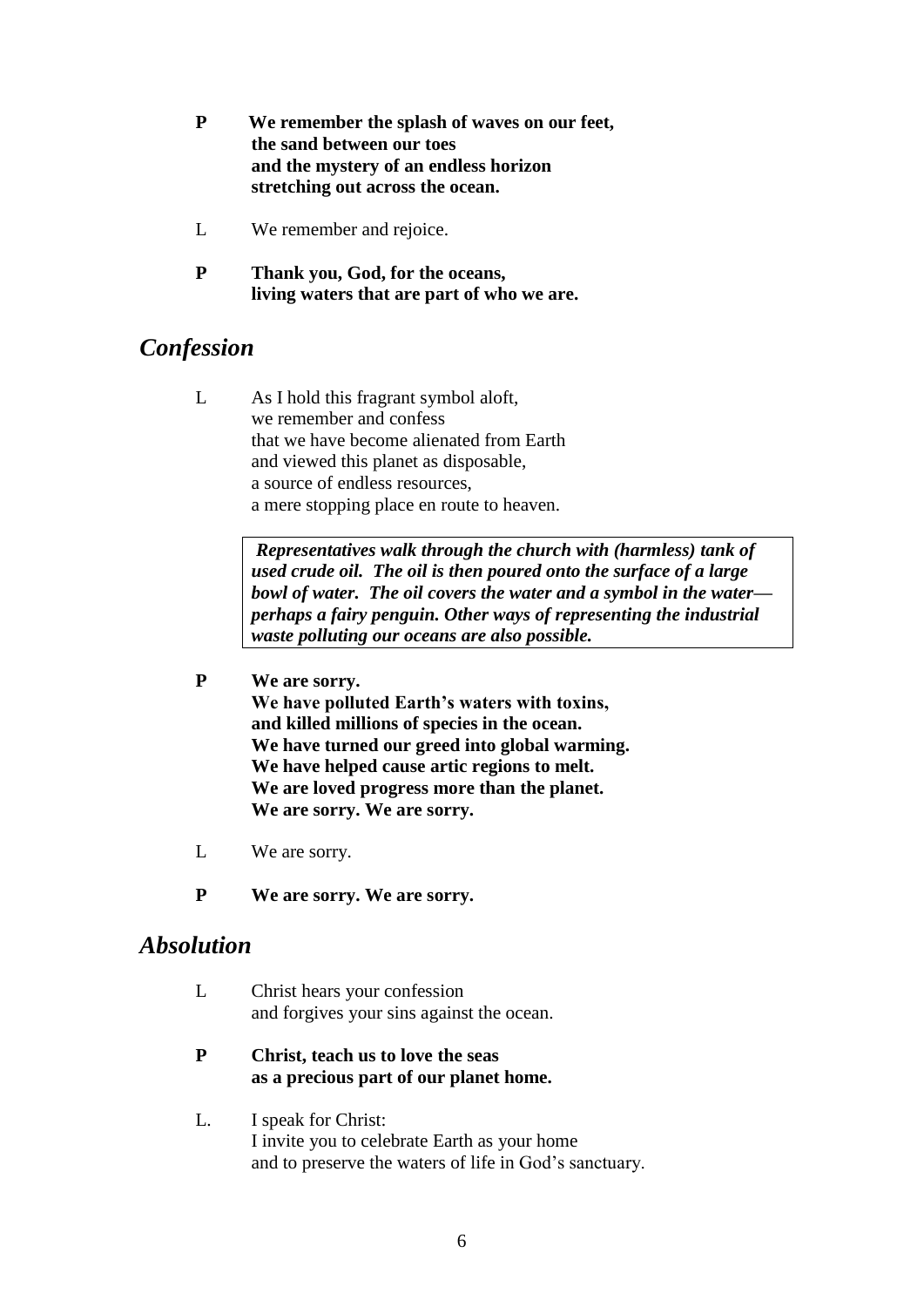#### **P Shalom! Shalom! Earth is our home!**

## *Christ Have Mercy*

- L As we celebrate our seas.
- **P Christ, have mercy.**
- L As we connect with our oceans.
- **P Christ, have mercy.**
- L As we care for the water of life.
- **P Christ, have mercy.**

#### *Glory to God*

- L Glory to God in the highest!
- **P. And peace on the high seas!**

#### *Prayer for the Day*

**P God, our Creator, as we reflect on the mysteries of the ocean depths, we celebrate the wondrous design of the seas that surround us. Help us to discern how we have polluted our oceans and to empathise with the groaning of creation beneath us. Teach us to sense the presence of God in the tides and currents of the surging seas. Teach us to care for the oceans and all our waterways. In the name of the Wisdom of God, the creative force that designs and governs all creation. Amen***.*

#### *Readings for Ocean Sunday*

*Old Testament:* Job 38.1-18 'The Mysteries of Creation'

In this portrait of God creating the universe, Earth is constructed like grand edifice, the ocean is born like a baby and restrained with boundaries while down below lie domains called the deep and the realm of the dead. Earth with its oceans is a complex of profound mysteries designed by the Creator.

#### Psalm: Ps. 104.24-26 'A World Created by Wisdom'

The whole world is formed by the Wisdom of God thereby giving it all its discrete parts, laws, design and purpose. That world even includes domains where God 'plays' with wild creatures in the ocean.

*Epistle:* Ephesians 1.3-10 'The Cosmic Christ'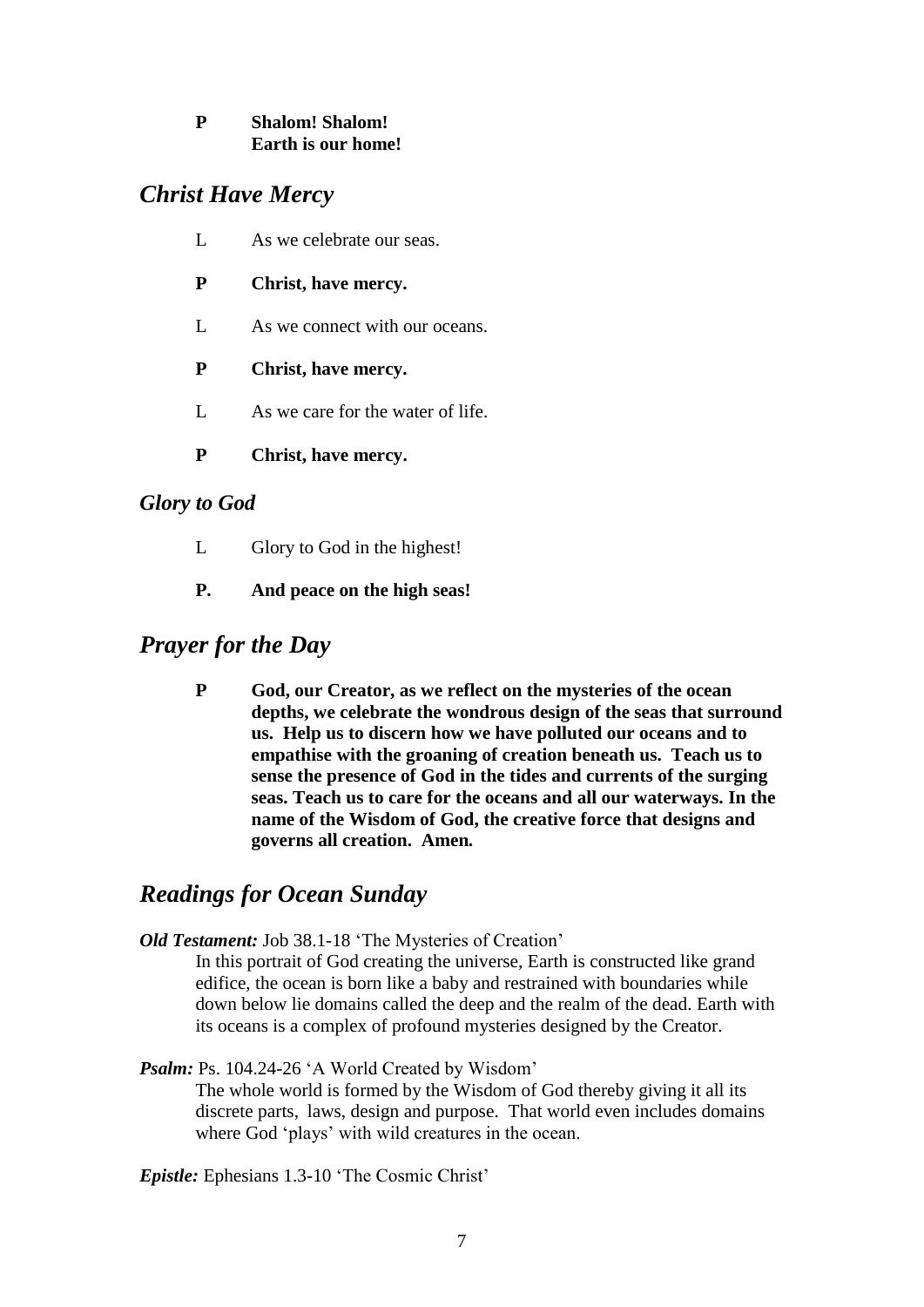In Jesus, the Christ, we not only face the eternal mystery of forgiveness and salvation, but also the truth that as the cosmic one, Christ gathers all things together and unites the cosmos. The cosmic Christ fills the universe!

#### *Gospel:* Luke 5.1-11 'Facing the Deep'

When Peter and his friends catch no fish, Jesus asks them to take a risk and cast into 'the deep', the realm of the unknown. An even greater risk faces the disciples when they one day catch humans with a new message.

# *Children's Address: The Secret of Percy the Penguin!*

*Prayer: Thank you God for making the ocean where we can swim and discover the mysteries deep in the water. Amen.*

#### *Affirmation of Faith*

| L               | Let us affirm our faith together.                                                                                                                                                                                                          |
|-----------------|--------------------------------------------------------------------------------------------------------------------------------------------------------------------------------------------------------------------------------------------|
| Women           | We believe that God creates all things,<br>renews all things and celebrates all things.                                                                                                                                                    |
| Men             | We believe Earth is a sanctuary,<br>a sacred planet filled with God's presence,<br>a home for us to share with our kin.                                                                                                                    |
| Women           | We believe that God became flesh and blood,<br>became a piece of Earth,<br>a human being called Jesus Christ,<br>who lived and breathed and spoke among us,<br>suffered and died on a cross,<br>for all human beings and for all creation. |
| Men             | We believe that the risen Jesus<br>is the Christ at the core of creation<br>reconciling all things to God,<br>renewing all creation and filling the cosmos.                                                                                |
| Women           | We believe the Spirit renews life in creation<br>groans in empathy with a suffering creation,<br>and waits with us for the rebirth of creation.                                                                                            |
| <b>Together</b> | We believe that with Christ we will rise<br>and with Christ we will celebrate a new creation.                                                                                                                                              |

#### *Passing of the Peace*

- L Let us share the peace of the Lord with one another**.**
- **P The peace of the Lord be with you**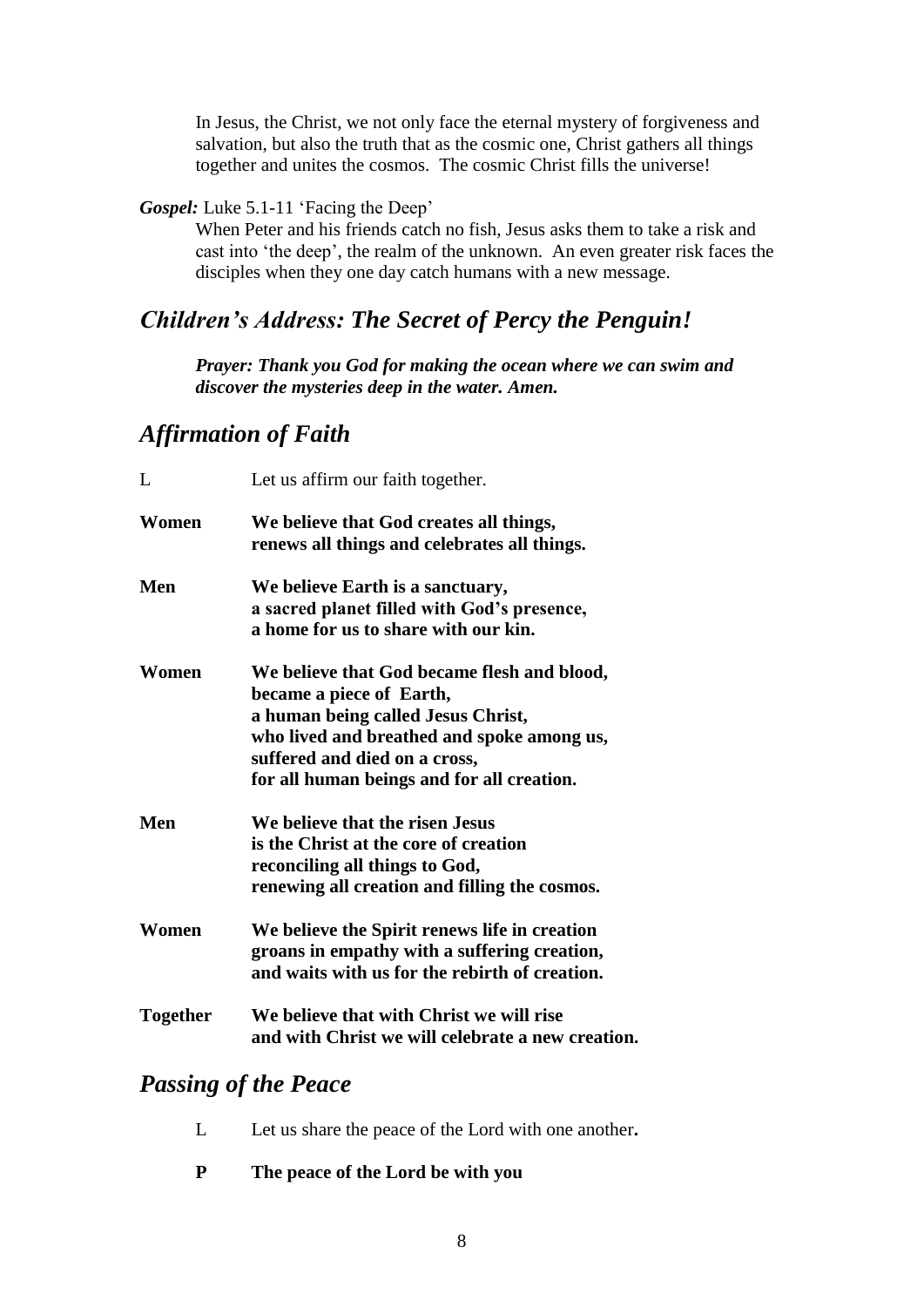#### *Song*

#### *Sermon or Reflection*

#### *Song*

#### *Offering Prayer*

- L God, our Creator, through your love you have given us these gifts to share. Accept our offerings as an expression of our deep thanks and our concern for those in need, including our fellow creatures on planet Earth.
- P. **With all creation, we bless our Creator.**

#### *Prayers of the People*

*We thank God for a wondrous planet home, especially the waters of the ocean that surround us. We pray for all those in need. We name them now. We close with the following prayer.*

#### *Creation Prayer*

**Jesus Christ, teach us to empathize with Earth. Make our spirits sensitive to the cries of creation, cries for justice from the land, the seas and the skies. Jesus Christ, make our faith sensitive to the groans of the Spirit in creation, groans of longing for a new creation. Jesus Christ, make our hearts sensitive to the songs of our kin, songs of celebration from the sea, the forest and the air. Christ, teach us to care. Amen**

#### *The Great Thanksgiving*

- L The Creator be with you and all creation.
- P **And also with you.**
- L Open your hearts.
- P **We open them to our Creator.**
- L Let us give thanks to our Creator.
- P **It is right to join creation in thanking God**.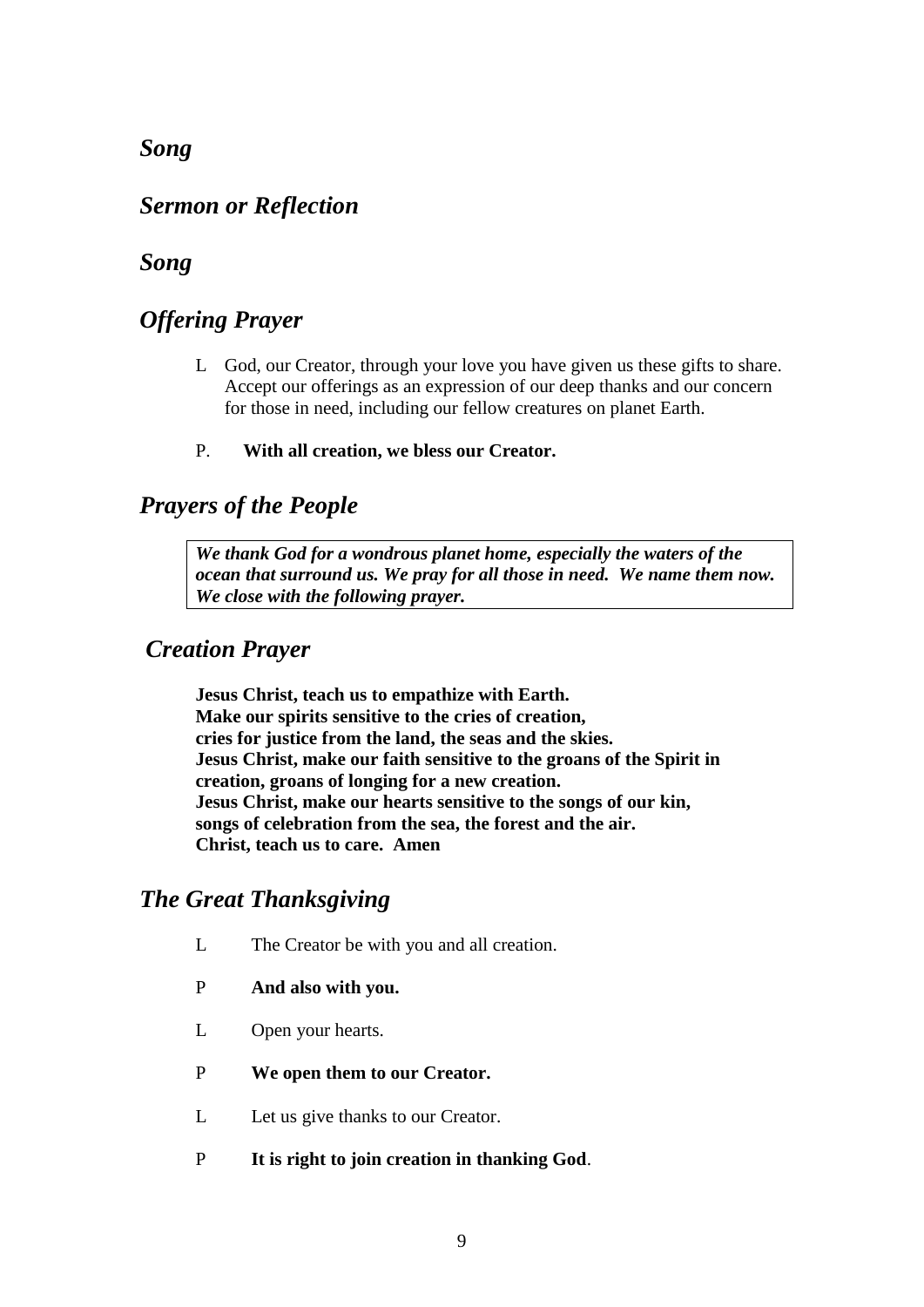L It is right to give you thanks, loving Creator. Your Word is the impulse for all things to be, for space, stars and stardust to appear, for Earth to emerge from the deep, for life to be born of Earth and for humans to be born of Earth and the Spirit.

> You chose to be born a human being, to become a part of Earth, to suffer, die and rise from death to redeem humankind, renew creation, and affirm all born of Earth and the Spirit.

Your presence is the living impulse in all things, the Christ deep among us, filling Earth—land, sea and air; filling every element and place; filling the grain and the grape we share with you this day.

Therefore with angels and archangels, ancient voices in the forest, high voices from the sky, deep voices from the sea and the whole company of creation, we proclaim your presence among us

P. **Holy, holy, holy, God of all life, Earth and sea and sky are full of your presence and glorify your name. Amen**

#### *Lord's Prayer*

#### *Words of Institution*

#### *Invitation*

- C Come, for all things are now ready. Come to the table with all your kin and share with all in need: the gift of healing for those in pain, the gift of forgiveness for those in sin, the gift of assurance for those in doubt, and the gift of hope for those in tears.
- P **May we who share these gifts, share Christ with one another**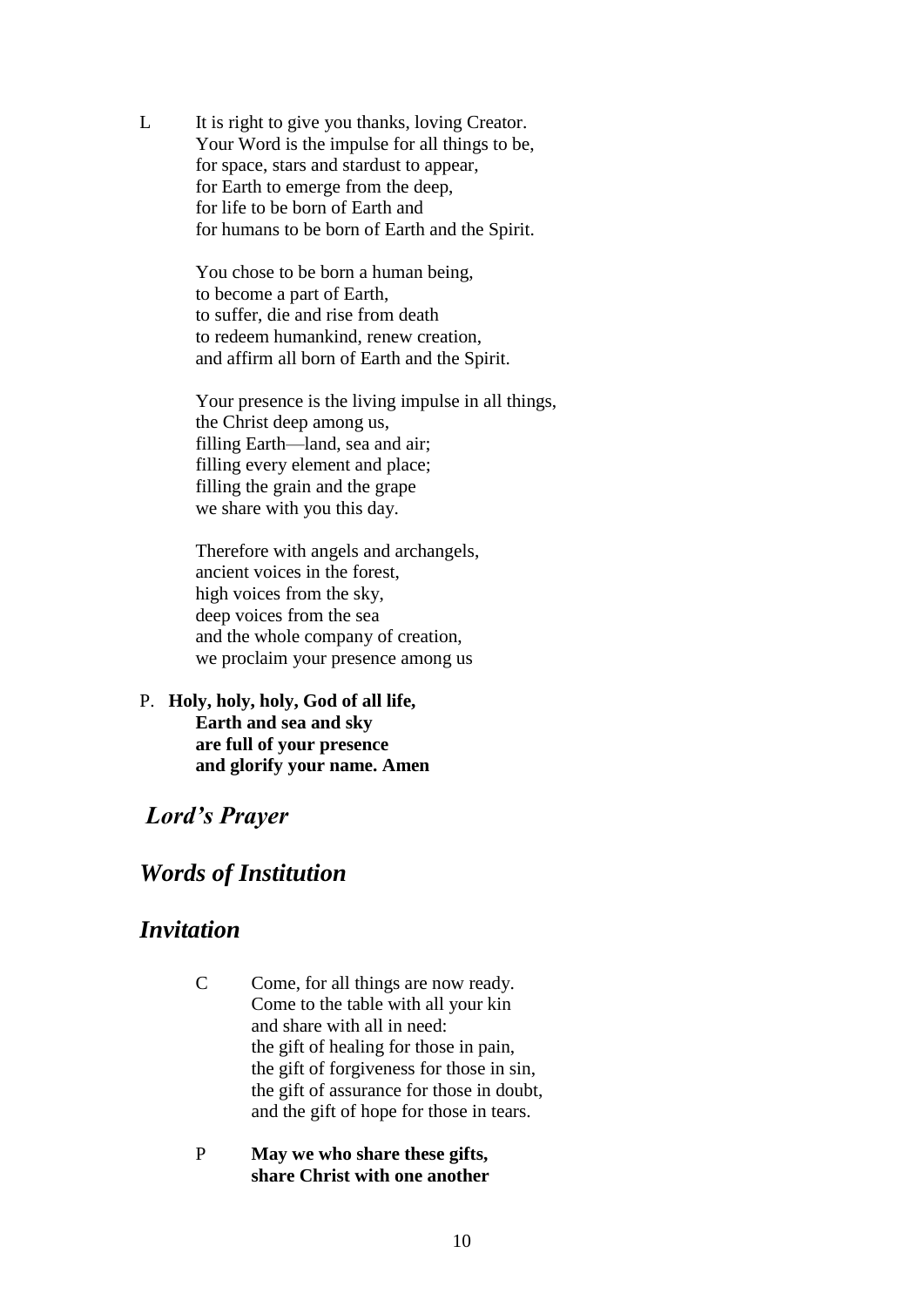**and all our kin.**

# *Lamb of God*

**P Lamb of God, who takes away all sin against God, have mercy on us. Lamb of God, who takes away all sin against Earth, have mercy on us. Lamb of God, who takes away all sin from the world, receive our prayer.**

# *Distribution*

# *Distribution Songs*

### *Dismissal Blessing*

L Now may the power of Christ's body and blood reach deep into your heart, your mind and your body to heal your wounds and through you to bring healing to Earth. In Jesus' name. Amen

# *Candles for our Kin*

*As we return from the Lord's Table we light a candle and place it on the sand-filled candle-stand in memory of departed loved ones or one of our kin on this planet who has become extinct.*

# *Thanksgiving*

- L Let us give thanks for this meal.
- **P We thank you Christ, for the meal we have celebrated with you and we pray that through your body and blood we may be healed and become agents of healing for Earth and sea. Amen.**

# *Sending Out*

L Christ calls you to be his disciples, to serve him with love and compassion, to serve Earth by caring for creation.

> Hold again the fragrant symbol in your hands and go forth to serve. Will you care for creation?

#### **P We will care for the ocean!**